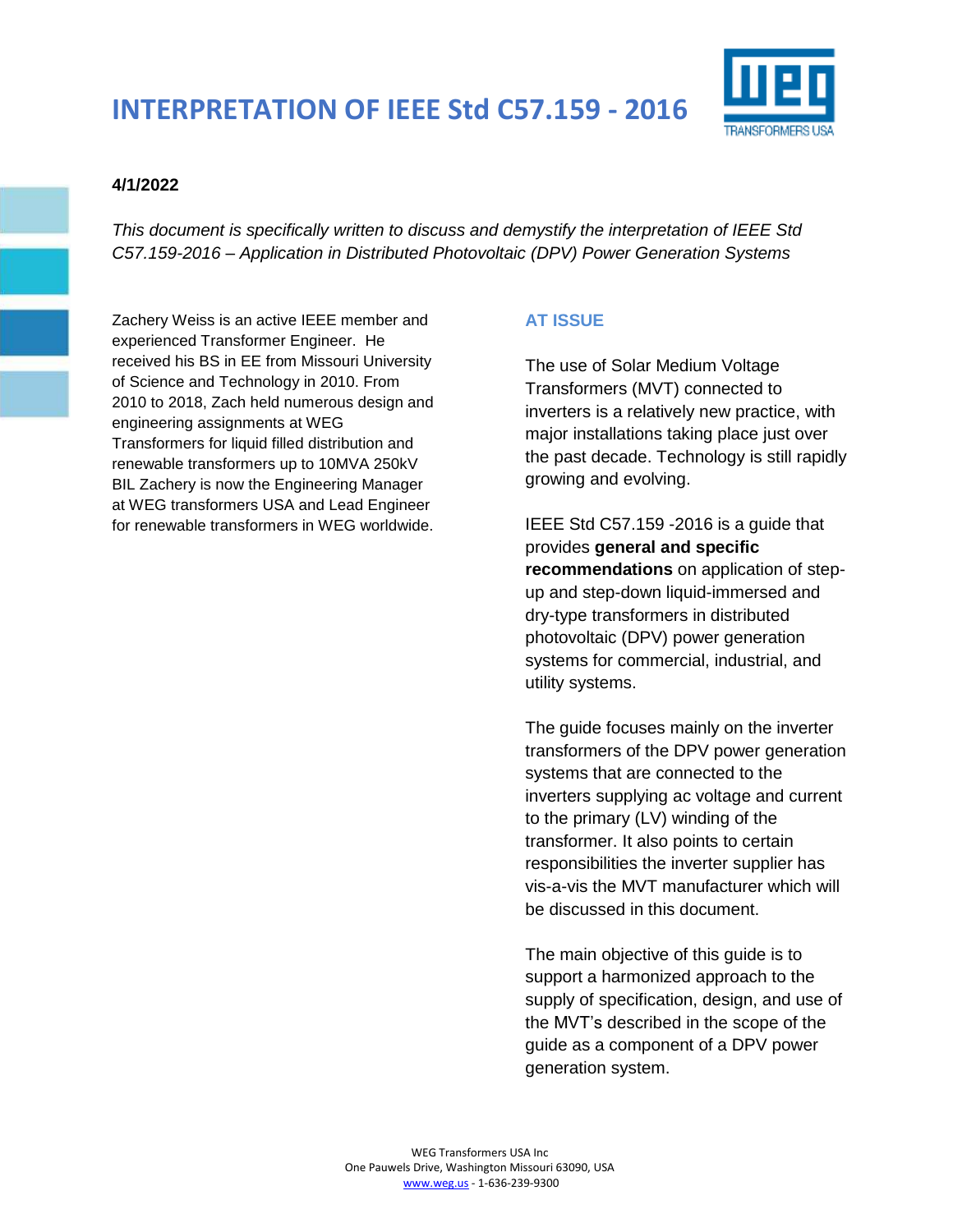

Although the guide was published in 2016 and covers MVTs' up to rated power of 4,000 kVA, up to 36 kV, it supports currently evolving industry of DPV power generation by providing guidance on specification, design, and application of transformers for these systems with the help of inverter suppliers. This guide also intends to help avoid potential problems caused by improperly defined, missed, and/or misinterpreted points of consideration. Further, it is addressing constraints that are important for the correct specification, efficient design, and reliable application of transformers in DPV power generation systems.

As this guide was published in 2016 considering inverter technology available, one has to look at the latest invertor generation.

In virtually all modern inverters, IGBT (Insulated Gate Bipolar Transistors) are turned on and off rapidly with a commutating frequency most typically in the 4-5 kHZ range to develop the power frequency output 50 or 60 HZ that couple to inverter transformers. Line to line and /or line to neutral output voltages are well filtered in the inverter, predominantly with capacitors and are **normally devoid** of high frequency harmonics. However, just by the very nature of the power electronics, line to ground and / or neutral to ground voltages are not filtered and contain very high frequency harmonics.

Depending on exact inverter design this can have an effect on the inverter transformer and therefore needs to be specified.

The IEEE C57.159 document was written specifically with this type of operation in mind. WEG transformers adhere to the teachings of C57.159.

## **The discussed guide is NOT A TRANSFORMER standard it is a guideline ONLY.**

## **GUIDELINE**

*Definition of guideline: a general rule, principle, or piece of advice.*

#### **In short IEEE Std C57.159-2016 is not a standard.**

Both transformer and inverter manufacturers have each a high stake in this guide. Indeed the guide recommends that the end user, system designer, **inverter specialist**, and **transformer specialist collaborate** on the specification of the transformer parameters, assuring all important aspects of the application are properly specified such that transformer manufacturer can design and build for the correct application. System and power quality studies can be considered to confirm system related requirements. It is very clear that each transformer design is very specific to each inverter supplier such that skid assembly with transformer and invertor are made project specific.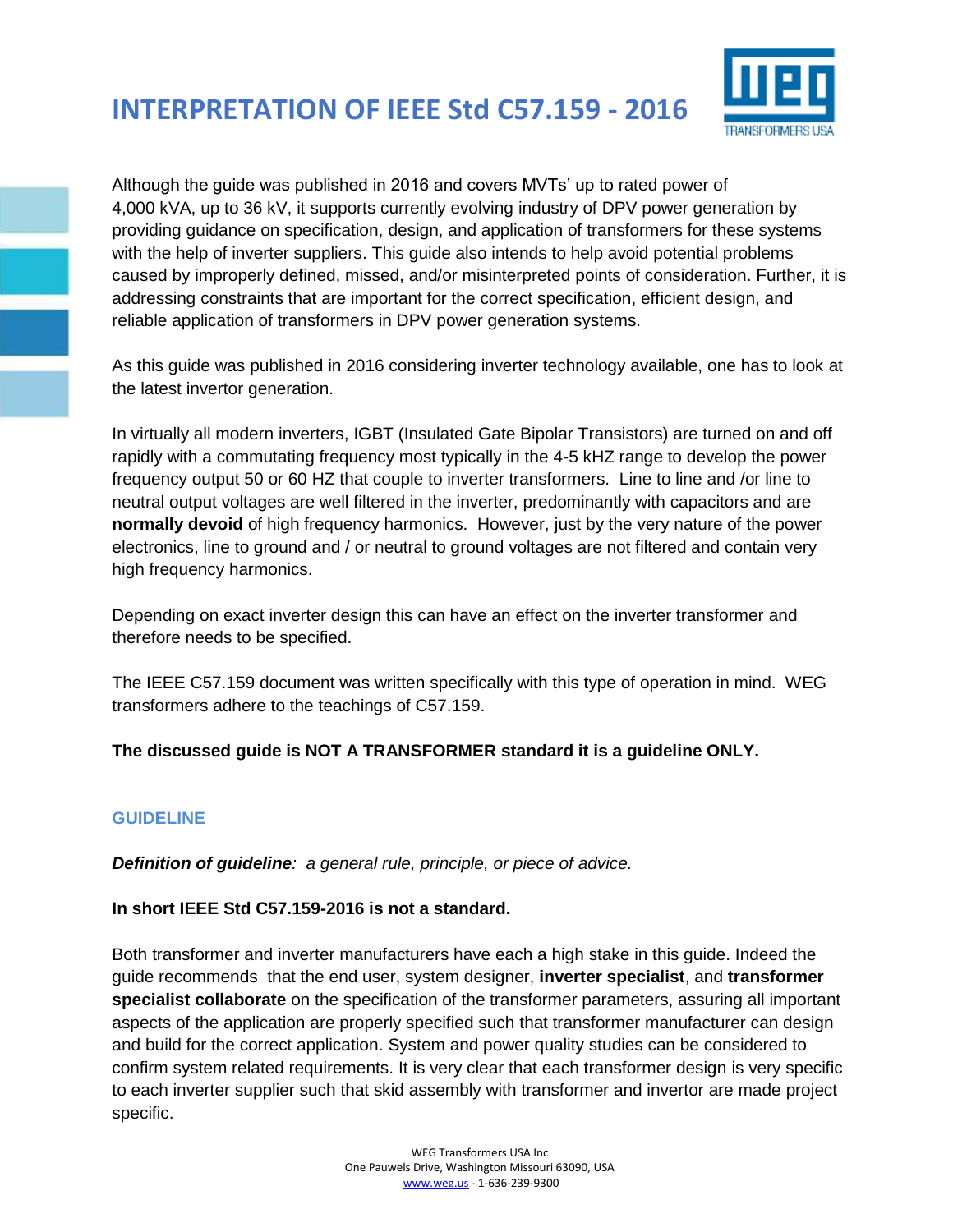

#### **WHY?**

The guideline explains the interaction and working principle of transformer and inverter. It is very clear that current harmonic content in DPV power generation systems depends on the invertertransformer interaction and possible resonances in the system. The harmonic content needs to be specified by the inverter suppliers and taken into consideration by the transformers manufacturers.

The harmonic content needs to be specified as a) line to line and 2) line to ground. Section 4.3.2 - DC bias of C57.159 specifies clearly what some of the consequences are when the harmonic content is not specified in its totality, meaning line to line and line to ground.

**Section 5 of C57.159-2016** – Transformer parameter selection and transformers designs, states very clearly that the design, construction, and testing of rectifier and inverter transformers are covered in IEEE Std C57.18.10. The specifics of DPV power generation system transformers are discussed in this guide meaning C57.159 – 2016. Of specific interest is Section 5.1.2 – Nominal Voltage, where it states that the inverter transformer needs to be designed to work with the pulse voltage shape of the inverter. This means indeed that transformers manufacturers will design in accordance to the AC voltage output of the inverter, hence a) conductor voltage to ground and b) line to line voltage needs to be specified by the inverter supplier.

When specifications are calling out 3-5% THD, or referencing C57.159-2016, **5% THD will be considered by WEG;** indeed, the guideline is clear: *"Depending on the DPV inverter type, the typical harmonic current content is less than 5%. The relatively low harmonic profile in the DPV power generation system is due to the filtering provided in the inverters to meet interconnection requirements. The relatively high switching frequency of modern inverters requires relatively small filters to achieve acceptably low harmonic output distortion. Unless otherwise specified, harmonic content is expected to be maintained at or below levels described in IEEE Std 519".*

**Section 6 of C57.159-2016** – Transformer general requirements, construction and protection. We need to point out that design consideration under section 6.2, is reflective of wound core design application and not stacked core design application. WEG's design is a stacked core design and not a wound core design.

## **CONCLUSION**

**WEG Transformers follows the C57.159-2016 guideline. It shall be understood by the reader that this guideline is not a manufacturing standard; hence our transformers do comply with this guideline in which it is defined that transformer design shall be robust to**